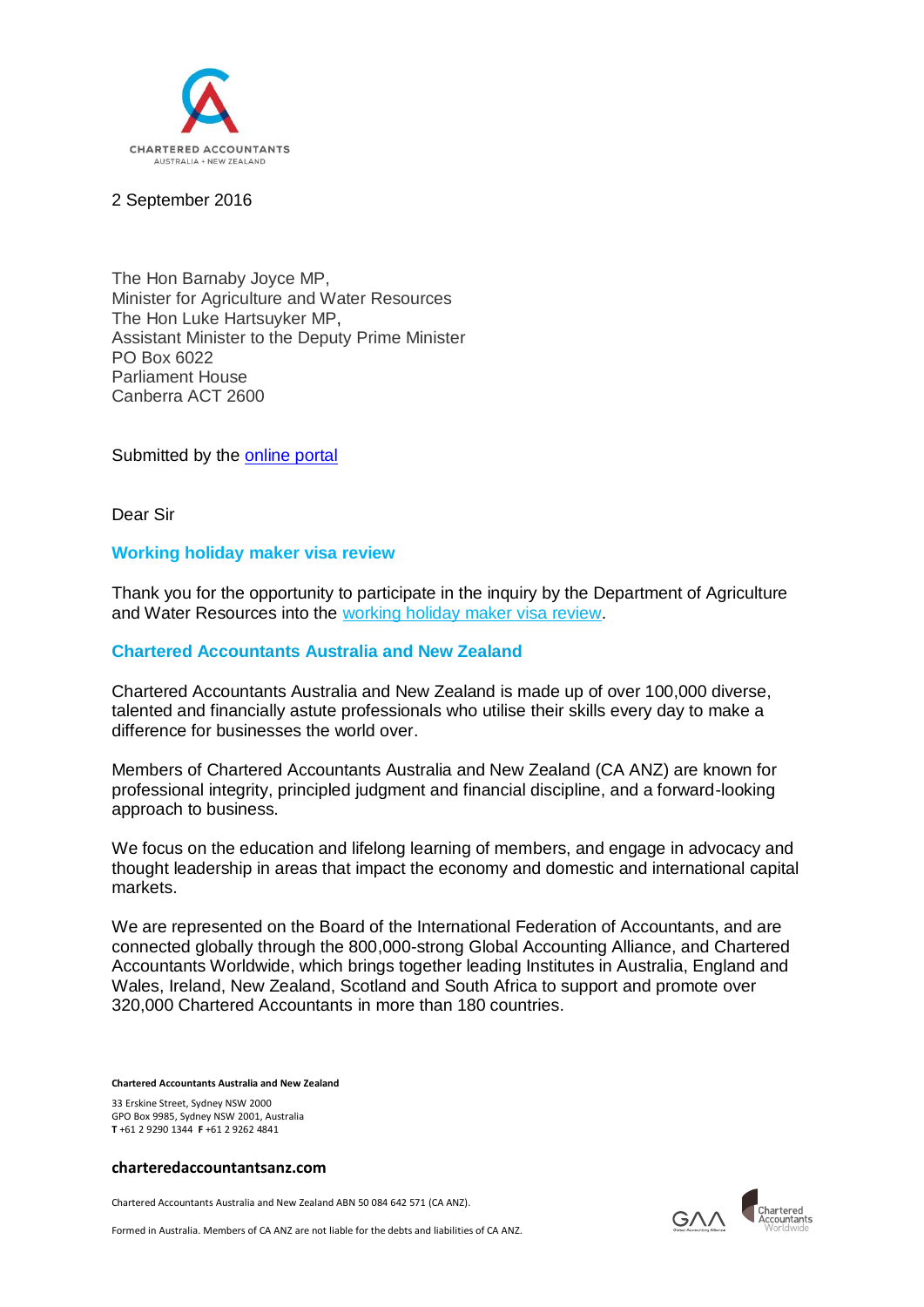# **Executive summary**

This submission mainly examines the income taxation issues associated with working holiday visas.

As noted in the [Terms of Reference](http://www.agriculture.gov.au/ag-farm-food/working-holiday-maker-review/tor) however, we acknowledge that the use of subclass 417 and subclass 462 visas (working holiday visas) raises a number of ethical and economic issues about the employment, and employment conditions, of non-residents of Australia working in Australia. It also raises issues about the utilization of unemployed or underemployed Australian workers, the appropriateness of the immigration mix between various visa types and Australia's refugee intake, as well as the role of labour hire firms.

This submission does not delve into these important and complex aspects of your review.

Our submission assumes that visas, either in the form of working holiday visas or a seasonal labour mobility visa, will continue to be made available.

## *Comparison of tax treatment*

Our brief comparison of the tax treatment of working holiday visa holders in Australia, New Zealand, and Canada suggests that:

- Classifying backpackers as resident in Australia for tax purposes is overly generous,
- Classifying backpackers as non-residents and imposing a 32.5% rate on the first \$80,000 of earnings would be 'uncompetitive' compared to other countries,
- A concessional, easy to comply with tax regime is warranted for backpackers, and
- There are learnings from Australia's tax treatment of participants in the seasonal labour mobility programme.

## *Residency status for income tax purposes*

The main tax policy issue concerns the classification of working holiday visa holders as residents or non-residents for income tax purposes.

The difference in tax treatment of a resident or non-resident in relation to \$18,200 of wages is significant: a resident would pay nil tax and a non-resident would pay \$5,824 tax. Because of Australia's personal marginal tax rate scales, this difference in tax treatment continues up to the earning of \$80,000 in taxable income. Taxable income above \$80,000 in salary and wagers are taxed at the same income tax rate for both residents and non-residents, but residents are liable for the 2% Medicare levy whilst non-residents are not.

Determining residency is not always easy, particularly for people who are present in Australia for a period between 6 months and two years – which happens to be the same length of time for which subclass 417 (working holiday makers) and 462 (work and holiday maker) visas are generally issued and/or extended.

#### **Chartered Accountants Australia and New Zealand**

33 Erskine Street, Sydney NSW 2000 GPO Box 9985, Sydney NSW 2001, Australia **T** +61 2 9290 1344 **F** +61 2 9262 4841

#### **charteredaccountantsanz.com**

Chartered Accountants Australia and New Zealand ABN 50 084 642 571 (CA ANZ).

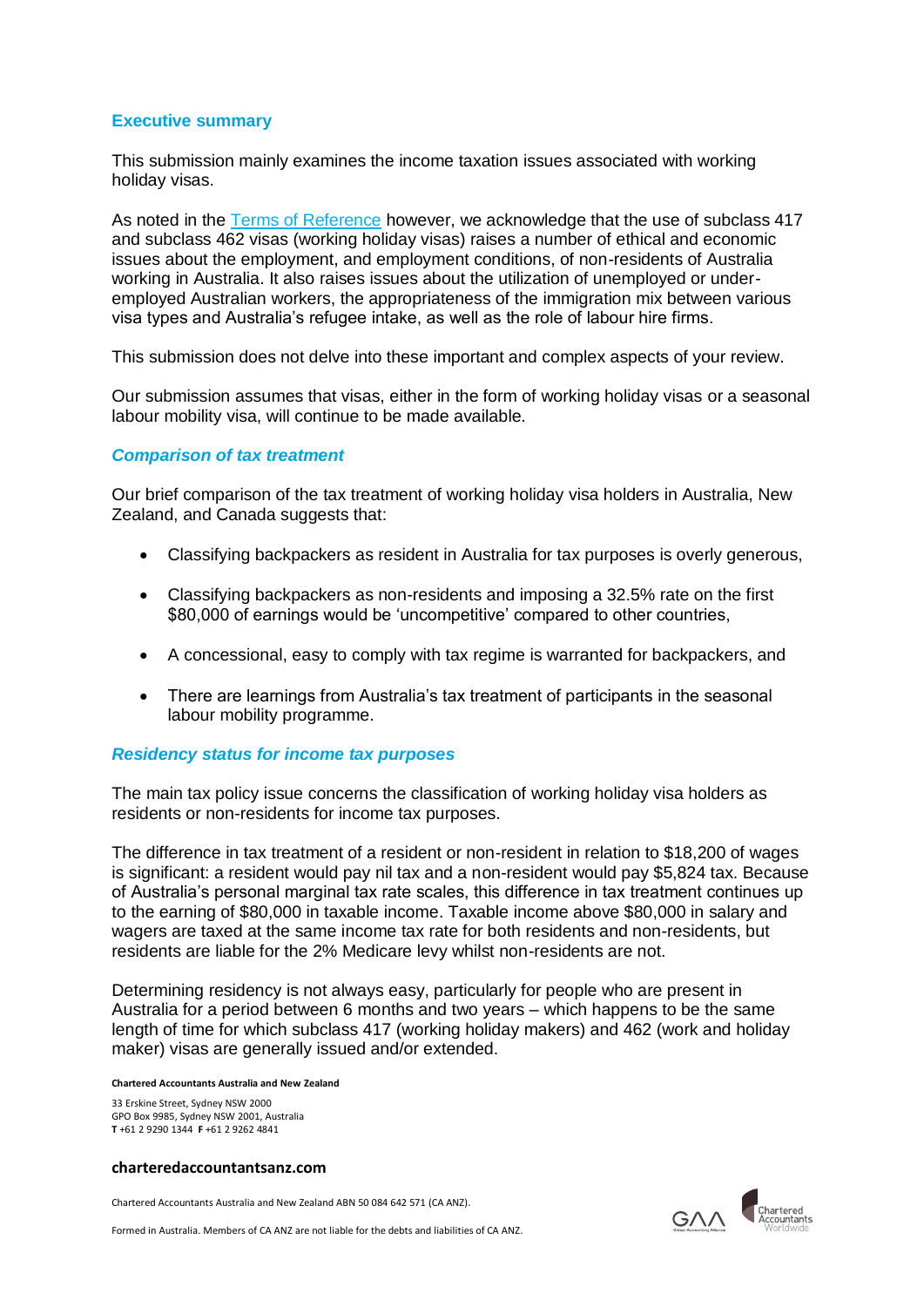In our opinion, the vast majority of backpackers would normally be classified as nonresidents for tax purposes. Yet a quick skim through backpacker web sites indicates that numerous organisations (which are not registered tax agents) are suggesting that backpackers are not currently subject to tax in Australia and can obtain a refund for any Australian tax paid.

The government has indicated that it will legislate that holders of working holiday visas will be treated as non-residents and our submission proceeds on the basis that this aspect of the policy decision stands $^1$ .

In our view, the tax aspects of the government's policy need a three pronged approach.

- 1. The non-residency of work holiday visa holders needs to be clarified the moment such individuals arrive in Australia.
- 2. Australian employers and labour hire organisations need electronic access to data about such visa holders which ensures that they are correctly categorized as employees and PAYG withholding is correctly applied when wages are paid. Chartered Accountants recommends that the Commissioner be empowered to set a backpacker tax rate appropriate to the particular circumstances.
- 3. The new policy is backed by effective education of stakeholders and enforcement by relevant regulators such as the ATO and Fair Work Commission.

# **1. On arrival clarification of tax treatment**

On arrival clarification of the tax treatment of working holiday visa holders is essential.

We believe consideration should be given to the following as part of a revised model:

Legislating the tax residency status of 417 and 462 visa holders.

The visa holder would be a non-resident for tax purposes, and employers or labour hire companies would have electronic access to an ATO tax file number (TFN) lookup facility to verify this.

Eventually, the non-resident status of such workers would be automatically verified by the ATO in real time under the proposed Single Touch Payroll system.

There would be no change, from a tax perspective, to the employer's PAYG withholding obligations under this option (but see comments below regarding the withholding *rate*).

33 Erskine Street, Sydney NSW 2000 GPO Box 9985, Sydney NSW 2001, Australia **T** +61 2 9290 1344 **F** +61 2 9262 4841

1

## **charteredaccountantsanz.com**

Chartered Accountants Australia and New Zealand ABN 50 084 642 571 (CA ANZ).



**Chartered Accountants Australia and New Zealand**  $1$  See below however for concerns expressed to us by a number of Chartered Accountants in rural and regional Australia who were fearful about adverse local economic ramifications of the government's original proposal.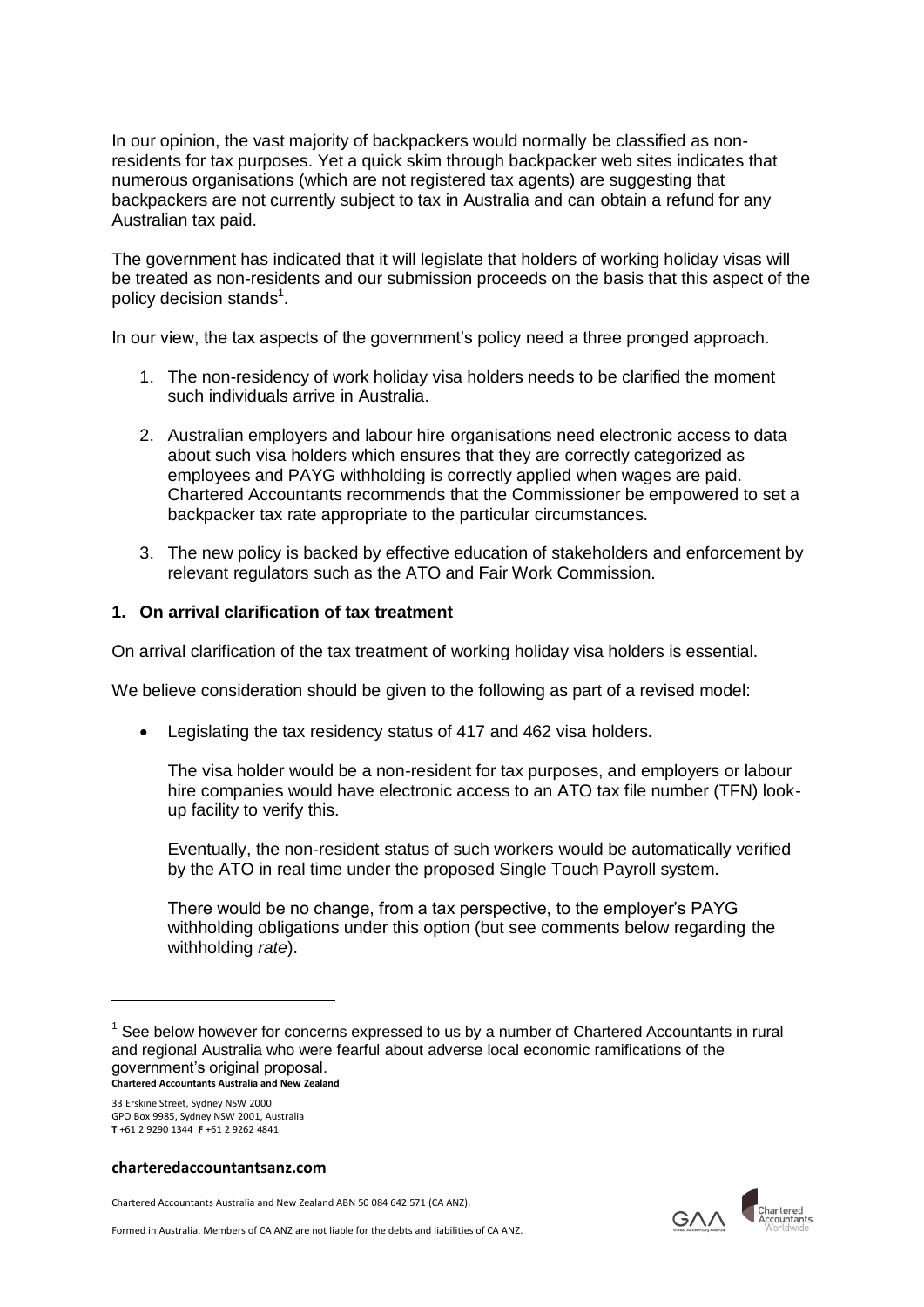Legislating the inability of 417 and 462 visa holders to obtain an Australian Business Number (ABN)

An ABN gives the holder a number of rights and obligations under the Australian tax system. Importantly, an ABN can (in practice) be used to represent to an employer or labour hire company (the payer) that the worker is self-employed and not subject to PAYG withholding<sup>2</sup>.

There have also been media reports indicating that the ABN registration system has been exploited by some visitors, and\or some labour hire organisations (i.e. "no ABN, no work" scenarios). The ATO is best placed to comment on the extent of this problem.

A simple solution would be to simply make 417 and 462 visa holders ineligible for an ABN by data sharing between the Department of Immigration and Border Protection (DBP), the Australian Business Register and the ATO.

Labour hire organisations would remain eligible for an ABN, but consideration should be given to more stringent arrangements requiring that they treat their backpacker workers as employees for tax purposes (i.e. the labour hire payments received by the workers would be dealt with under the PAYG withholding regime).

## **2. Electronic access to data about backpackers which ensures PAYG withholding treatment at a concessional rate**

The proposed Single Touch Payroll regime could conceivably be designed to streamline the residency status of employees. However, the relevant legislation is still before Parliament and implementation is not likely to occur on a phased-in basis until 1 July 2018.

In the interim period, we suggest the Government discuss with the:

- ATO the feasibility of an electronic TFN look-up facility, or at the very least, a requirement that new employee declarations are more quickly checked by the ATO against DBP data.
- ABR the feasibility of a no-ABN policy for backpackers, using data linked to the DBP.

We note the representations which have been made by various Australian industry groups stating that the non-resident tax treatment of visiting workers will dissuade many from coming to Australia for short-term work (i.e. given the tax rate of 32.5% that applies on the first \$80,000 of a non-resident individual's taxable income).

**Chartered Accountants Australia and New Zealand**

33 Erskine Street, Sydney NSW 2000 GPO Box 9985, Sydney NSW 2001, Australia **T** +61 2 9290 1344 **F** +61 2 9262 4841

-

#### **charteredaccountantsanz.com**

Chartered Accountants Australia and New Zealand ABN 50 084 642 571 (CA ANZ).



 $2$  Although PAYG instalments should apply to persons categorised as self-employed, the income tax law does not immediately issue an instalment rate to bring the self-employed into the instalment system. By the time an instalment rate does issue, backpacker workers are likely to have departed Australia. In any event, we doubt that backpackers would set aside funds to meet their instalment obligations and comply with the instalment regime. PAYG withholding is much more effective and efficient.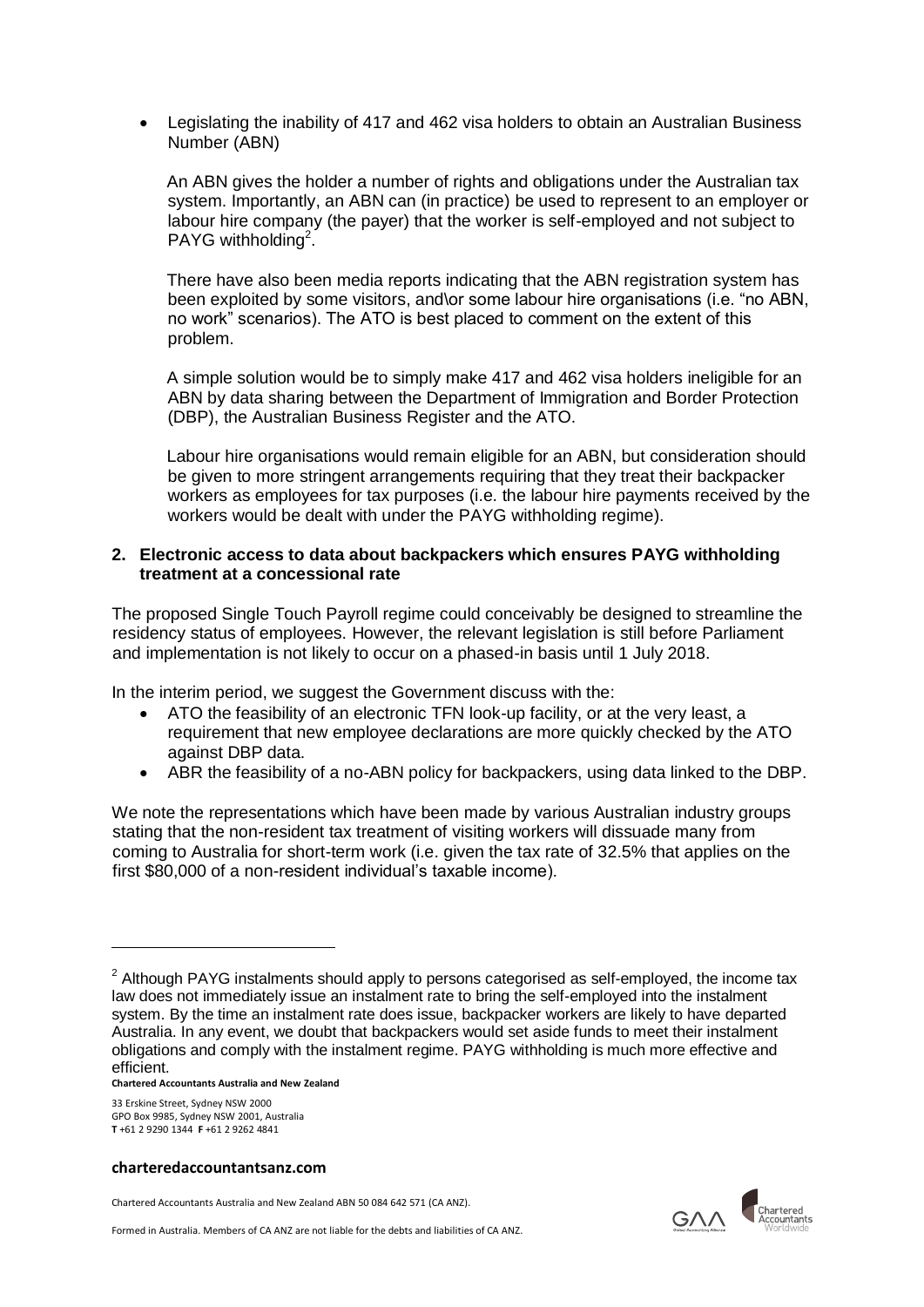These groups assert that this in turn will lead to labour shortages in key industries such as horticulture and tourism.

Chartered Accountants ANZ has no economic or behavioural science data of its own to test such claims but we have received comments from CAs working in rural and regional Australia which strongly support these representations.

We note that the Seasonal Worker Program which began on 1 July 2012 (which built on the success of the earlier Pacific Seasonal Worker Pilot Scheme) attracts a 15% final withholding tax rate. This rate reflects the marginal tax rate that would usually apply to Australian residents earning a similar level of income to participants in the scheme. Eligible workers who have no other Australian income do not need to lodge a tax return.

In our view, a concessional PAYG withholding tax rate should be extended to visiting workers who work in specified industries or (if this categorization is too broad) for specified employers and the labour hire organisations which assist in obtaining the relevant workers.

The exact withholding rate would need to be determined based on Treasury, ATO and industry modelling which should take account of a range of factors such as:

- Revenue raised
- Compliance costs for regulators such as the ATO, and employers or labour hire companies
- Equality of treatment with Australian resident workers willing to undertake such tasks
- Comparisons with other jurisdictions which compete with Australia for visiting labour
- Behavioural decision-making by visiting workers, and the emphasis they place on holidaying v's work
- Regional relations and the assistance which Australia should extend near neighbours such as Pacific Island nations, Timor Leste etc

Within guidelines set by Parliament of relevant factors, the Commissioner of Taxation should be empowered to set a withholding rate appropriate to particular circumstances.

Based on our knowledge of current ATO technology and proposed improvements (such as Single Touch Payroll), we envision a model which would eventually electronically authorize eligible employers to withhold a lower percentage of tax for those backpackers whose TFNs attract a "coded" entitlement to such treatment (this code would be electronically communicated to the employer once the worker signs onto myTax and their data is linked to DPB). Alternatively, authorized employers or labour hire companies could be allowed to withhold at the lesser rate but would be subject to more regular ATO compliance reviews.

## **3. Enforcing the tax treatment**

To ensure that Australia's tax laws are complied with, greater co-ordination and exchange of information between government departments in real time may be required. We say "may" because we are not aware of the current procedures for data sharing amongst relevant government agencies.

**Chartered Accountants Australia and New Zealand**

33 Erskine Street, Sydney NSW 2000 GPO Box 9985, Sydney NSW 2001, Australia **T** +61 2 9290 1344 **F** +61 2 9262 4841

#### **charteredaccountantsanz.com**

Chartered Accountants Australia and New Zealand ABN 50 084 642 571 (CA ANZ).

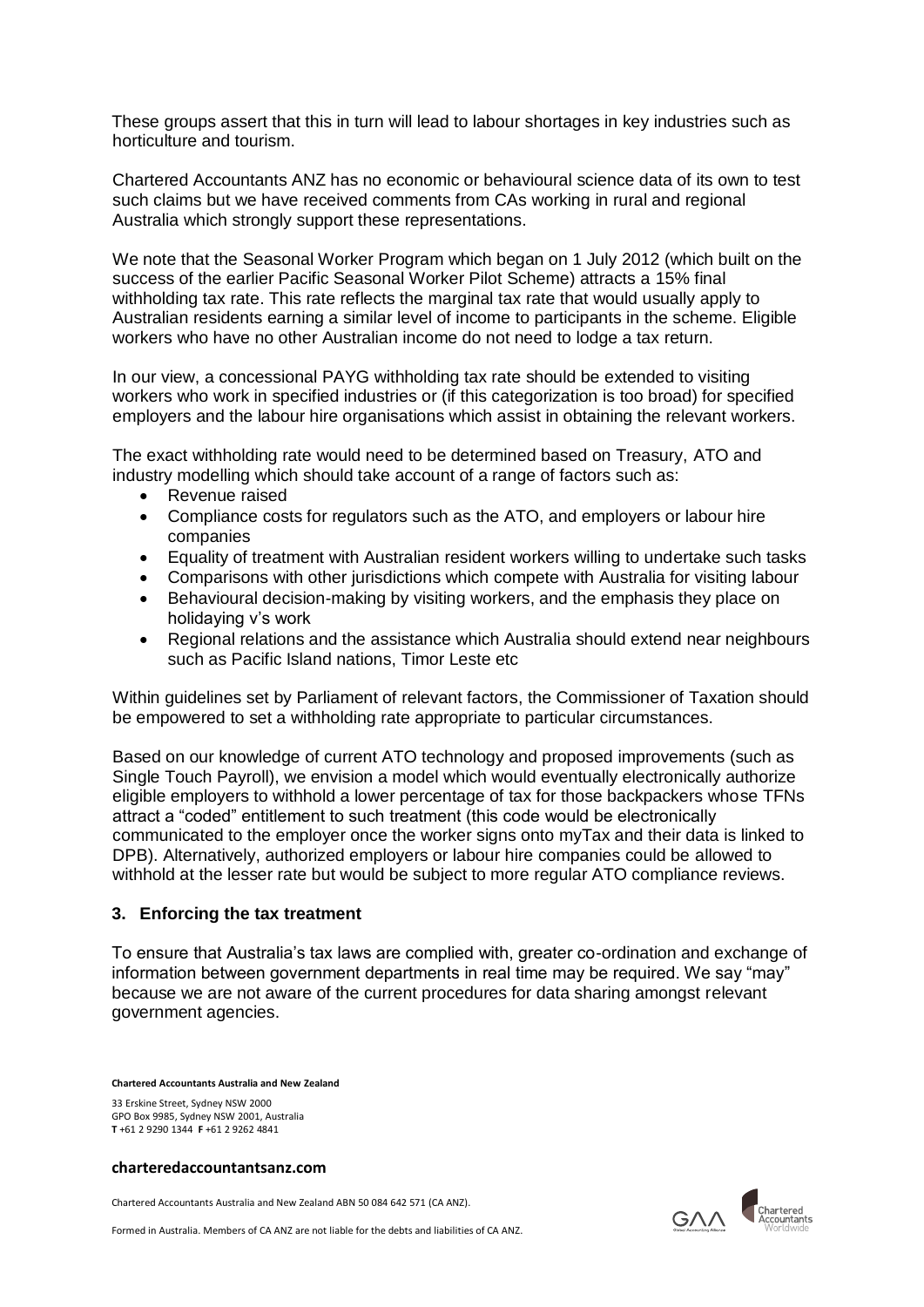For the revised model to work effectively, there certainly needs to be high levels of cooperation between the ATO and the DBP.

Other design features of the new model could include, for example:

- Re-designing how work visas are applied for so that tax file numbers are issued simultaneously with the visa
- Enhanced work visa conditions, such as:
	- o The establishment of a myTax account
	- $\circ$  The presentation of a passport as part of employer  $\setminus$  labour hire company onboarding requirements
- Automatic checking and data sharing about the visitor's working activities whilst in Australia
- For employers and labour hire companies, insistence that worker payments be made into an Australian bank account (i.e. no cash in hand arrangements) as a condition of eligibility for lower PAYG withholding rates
- No income tax deduction for wages where the payer does not comply with the new model

We also understand that the regulators have already learned much about how the existing framework could be improved. For example, Operation Cadena, a joint project by DBP and the Fair Work Ombudsman, is working towards ensuring that 417 visa holders are being paid award rates and being provided appropriate working conditions. The ATO is also involved in this project.

# *Communication planning*

The revised policy response regarding the taxation of backpackers will need to be communicated widely through many channels, but particularly through the social media channels widely used by this community.

In addition, the communication plan will need to extend beyond the 'usual' tax players in Australia and include foreign embassies, the Department of Foreign Affairs and industry bodies such as hostels, student organisations, hospitality and agricultural organisations, and migration/visa agents.

An advertising campaign about the tax consequences of working visas and risks of participating in the black economy, would also be helpful. Such an advertising campaign would need to be conducted both within Australia (aimed at employers, labour hire companies and backpackers) and overseas (aimed at potential backpackers).

Our detailed submission is attached.

I would be happy to discuss any aspects of our submission with you. I can be contacted on or by email at

**Chartered Accountants Australia and New Zealand** 

33 Erskine Street, Sydney NSW 2000 GPO Box 9985, Sydney NSW 2001, Australia **T** +61 2 9290 1344 **F** +61 2 9262 4841

#### **charteredaccountantsanz.com**

Chartered Accountants Australia and New Zealand ABN 50 084 642 571 (CA ANZ).

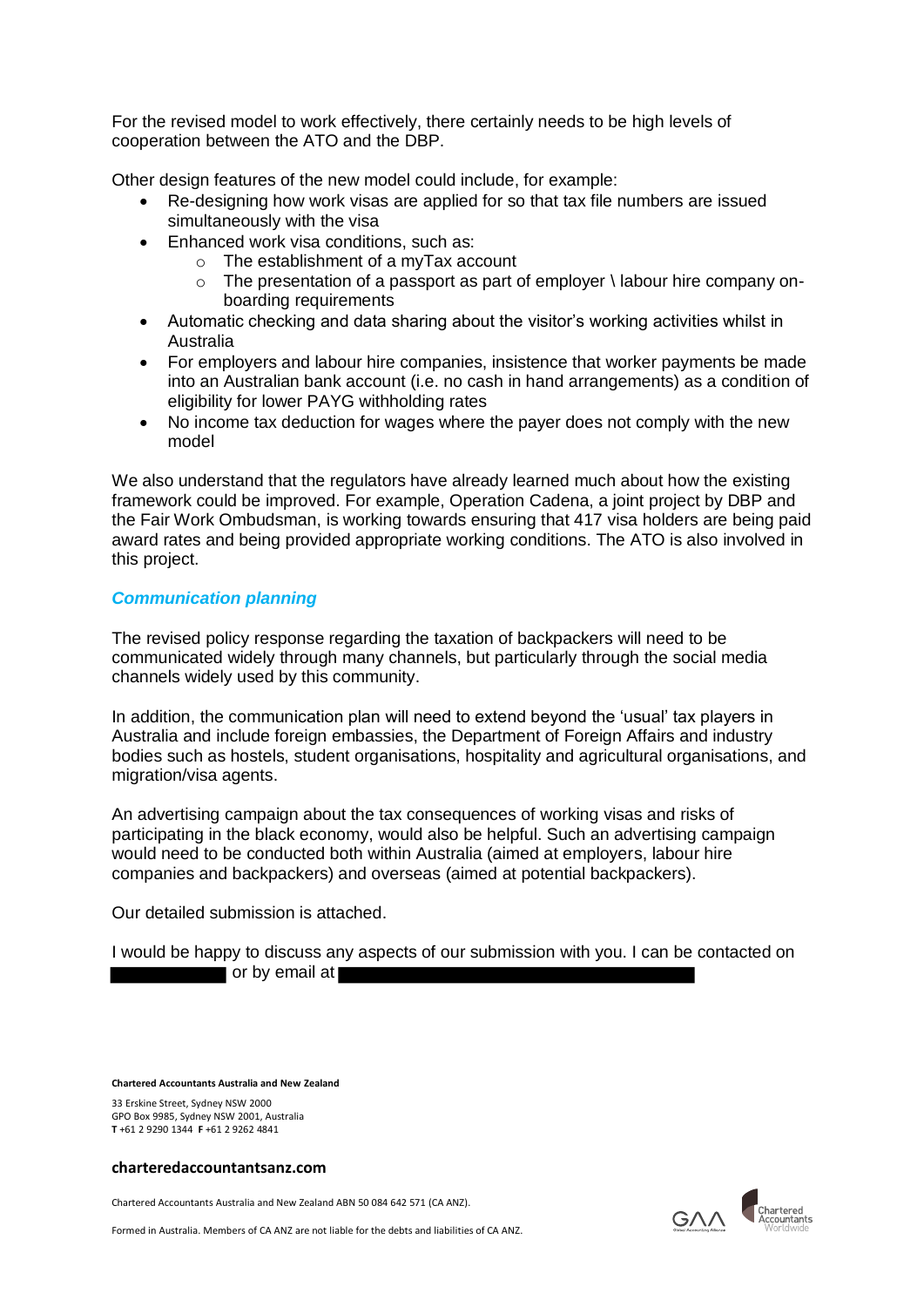Yours faithfully,

Michael Croker Australian Tax Leader Chartered Accountants Australia and New Zealand

**Chartered Accountants Australia and New Zealand**

33 Erskine Street, Sydney NSW 2000 GPO Box 9985, Sydney NSW 2001, Australia **T** +61 2 9290 1344 **F** +61 2 9262 4841

#### **charteredaccountantsanz.com**

Chartered Accountants Australia and New Zealand ABN 50 084 642 571 (CA ANZ).

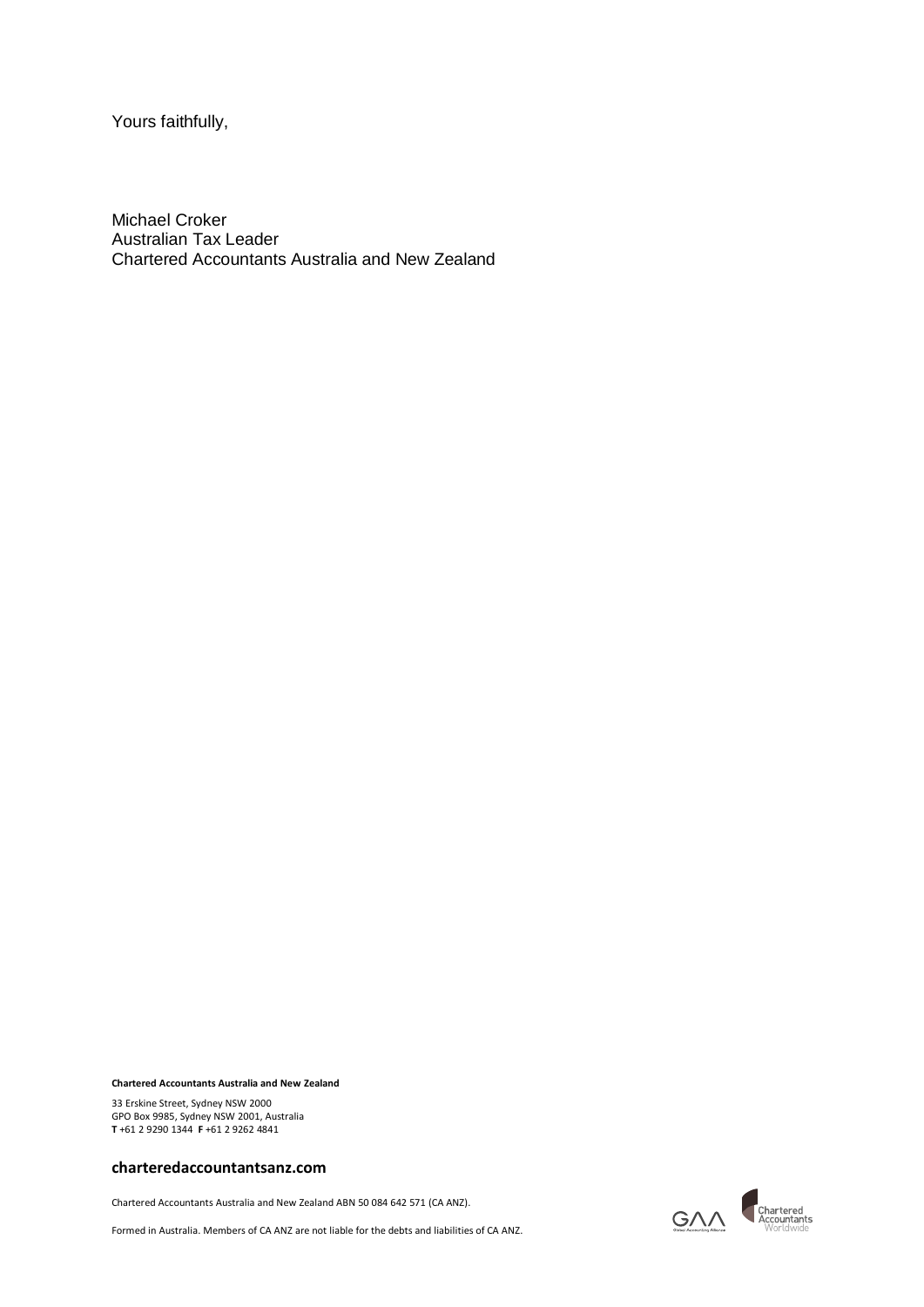

# **Detailed Submission**

## **Contextualising this submission**

The working holiday maker visa review has wide terms of reference. The terms of reference include examining:

- Exploitation of and protections for vulnerable workers, including evaluation of illegal labour hire practices and non-compliance with laws and regulations;
- Capacity to match employers with available workers, including regulatory arrangements in relation to the role of labour hire firms;
- Changes to the use of volunteer or unpaid labour
- Short term and long term agricultural and tourism labour needs
- Policies to attract unemployed Australians, including young Australians, into work in agriculture and tourism;
- Australia's exposure to changes in exchange rates, economic growth and employment rates in source nations which may affect Australia attracting seasonal and temporary labour
- Opportunities to expand supply of seasonal and temporary foreign worker for the agricultural sectors.

Some of these issues were considered in a March 2016 report by the Senate Education and Employment Reference Committee entitled ["A National Disgrace: The Exploitation of](http://www.aph.gov.au/Parliamentary_Business/Committees/Senate/Education_and_Employment/temporary_work_visa/Report)  [Temporary Work Visa Holders"](http://www.aph.gov.au/Parliamentary_Business/Committees/Senate/Education_and_Employment/temporary_work_visa/Report).

In addition to the economic and ethical issues raised in the terms of reference, the interaction between the various visa types needs to be considered.

The above mentioned Senate report noted at 4.87 that:

"The committee is disturbed by reports that the Seasonal Worker program is undersubscribed and is being undercut by WHM [working holiday maker] visa program. The WHM visa program is a poorly-regulated program, and the bulk of the evidence to the inquiry showed that the WHM visa program has been abused by unscrupulous labour hire companies in Australia with close links to labour hire agencies in certain south-east Asian countries."<sup>3</sup>

<sup>3</sup> Paragraph 4.87:

1

33 Erskine Street, Sydney NSW 2000 GPO Box 9985, Sydney NSW 2001, Australia **T** +61 2 9290 1344 **F** +61 2 9262 4841

#### **charteredaccountantsanz.com**

Chartered Accountants Australia and New Zealand ABN 50 084 642 571 (CA ANZ).



**Chartered Accountants Australia and New Zealand** [http://www.aph.gov.au/Parliamentary\\_Business/Committees/Senate/Education\\_and\\_Employment/tem](http://www.aph.gov.au/Parliamentary_Business/Committees/Senate/Education_and_Employment/temporary_work_visa/Report) [porary\\_work\\_visa/Report](http://www.aph.gov.au/Parliamentary_Business/Committees/Senate/Education_and_Employment/temporary_work_visa/Report)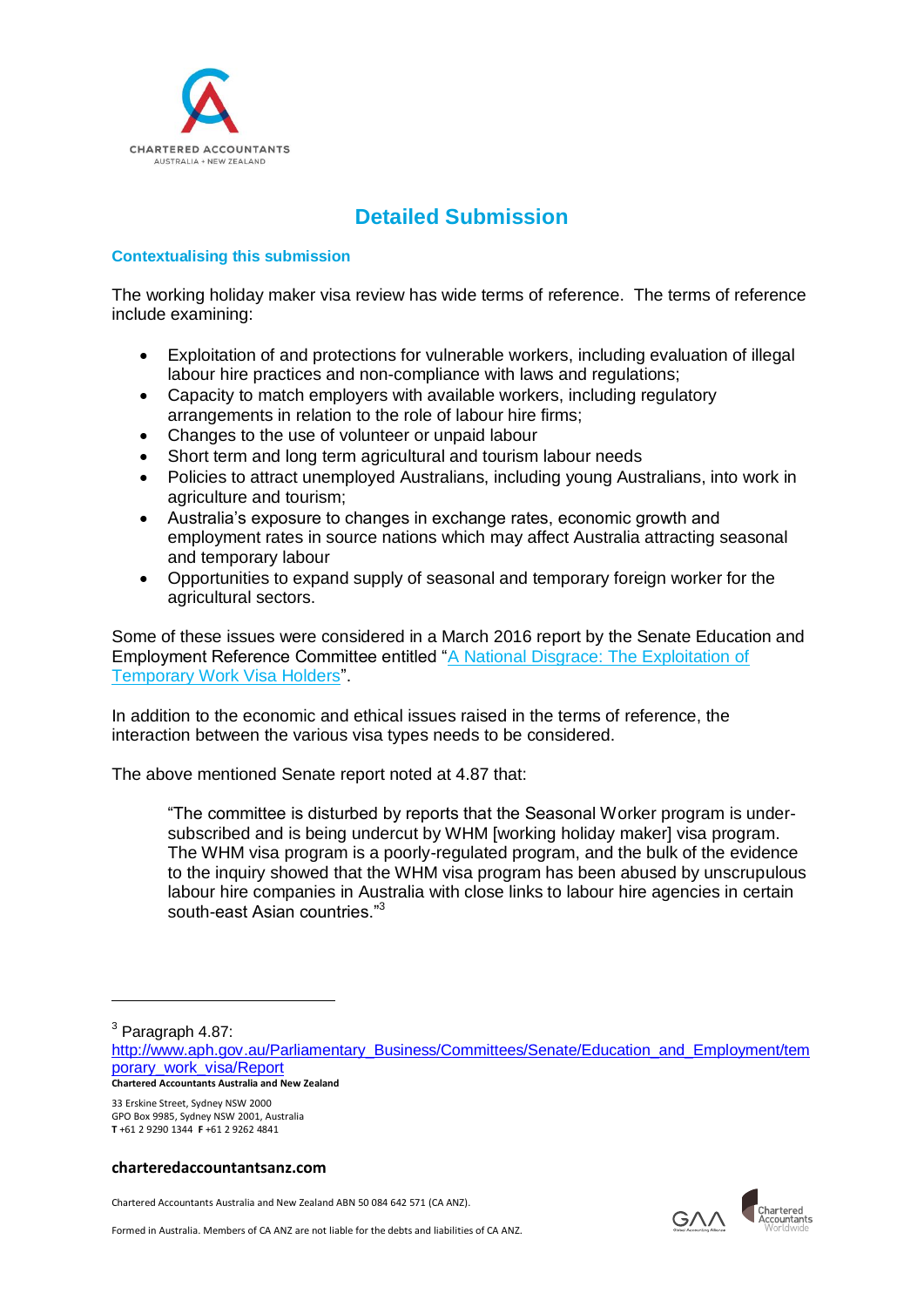Understanding the economic realities and needs, as well as the ethical dimensions of working holiday visas is essential, and a prerequisite, to consideration of the tax treatment of working holiday maker visas.

Our submission does not however delve into the economic and ethical dimensions of this inquiry nor does it evaluate all of the different types of temporary working visas. It is limited to an examination of the current taxation treatment of working holiday maker visas in Australia and includes an international comparison with the tax treatment accorded by other countries.

As such, our submission only partially addresses the following terms of reference for the inquiry:

- Australia's competitive position in attracting seasonal and temporary foreign labour, including ….comparative taxation on income earned, comparative superannuation or equivalent entitlements.
- Regulatory imposts on employers
- Consistent tax treatment between different classes of temporary work visa holders.

The following discussion of the tax issues of working holiday visas assumes that a decision has been made that working holiday worker visas or some other form of seasonal worker visa, are desirable.

## Determining residency

For Australian taxation purposes individuals can be classified as residents or non-residents.

This classification is determined annually and a person may be one or the other during an income year (or for part of a year). In addition to being a resident or a non-resident for tax purposes, a person can also be a temporary resident – see **Appendix A**.

A resident is defined in section 6 Income Tax Assessment Act 1936 as a person, other than as company, who resides in Australia and includes a person:

- (i) whose domicile is in Australia, unless the Commissioner is satisfied that the person's permanent place of abode is outside Australia;
- (ii) who has actually been in Australia, continuously or intermittently, during more than one-half of the year of income, unless the Commissioner is satisfied that the person's usual place of abode is outside Australia and that the person does not intend to take up residence in Australia; or
- (iii) who is a member of certain superannuation schemes.

## *Resides in Australia*

Taxation Ruling [TR98/17](http://law.ato.gov.au/atolaw/view.htm?Docid=TXR/TR9817/NAT/ATO/00001) sets out the Commissioner of Taxation's view on how to determine whether or not someone resides in Australia – the common law approach to residency. In broad terms, the Commissioner's interpretation of resides is that six months is a considerable time when deciding whether or not an individual's behaviour is consistent with residing in Australia.<sup>2</sup> In looking at a person's behaviour, one needs to consider various aspects of the individual's life - including their living arrangements, business and family ties to Australia, physical presence in Australia, ownership of assets, nationality and citizenship, location of bank accounts and intention and purpose of presence. The behaviour needs to indicate that there is a degree of continuity, routine or habit that is consistent with residing in Australia.

#### **charteredaccountantsanz.com**



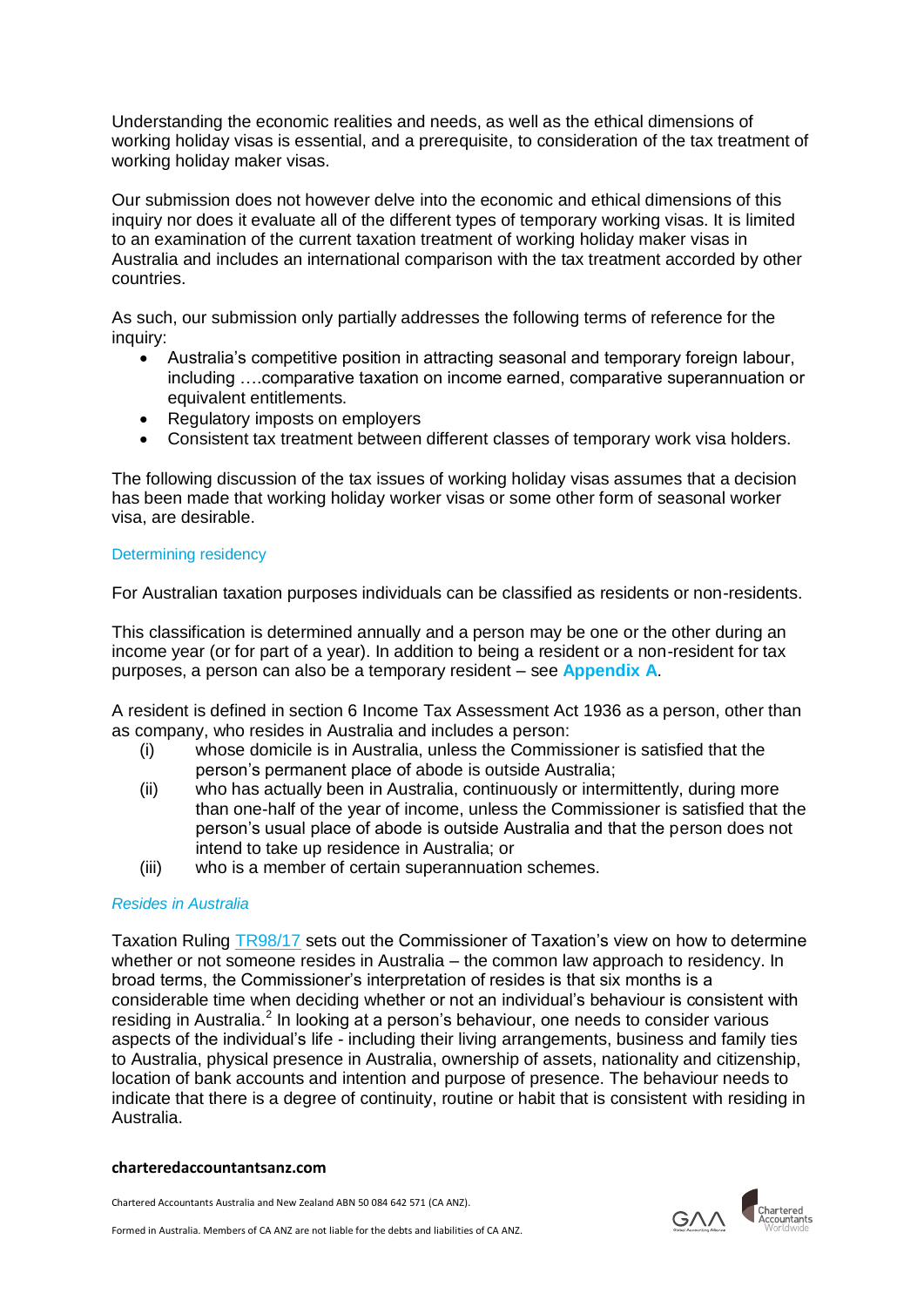Example 9 in TR98/17 portrays how these tests apply to a common backpacker situation. For ease of reference it is reproduced below.

*Janine Edgerton is a British national who has longed to spend twelve months 'down under'. After saving for years, she takes twelve months leave from her work and departs for Australia on her twenty-fourth birthday. Although she travels with considerable savings, her intention is to spend at least part of her time working. She has obtained a restricted working visa enabling her to work for no more than three months with one employer.* 

*Through a contact in Australia she is assured of work in Perth for the first three months. After that period, she decides to travel to the east coast via Adelaide. She spends a month in Adelaide where she works for two weeks and continues her journey to Melbourne.* 

*Once there, she meets some friends from back home. After working for a further three months, she decides to spend the balance of her time in Melbourne and uses her savings for living expenses. To keep costs down, she leases a house with two other friends. At the end of her twelve months in Australia, she returns to the United Kingdom.* 

## *Decision: non-resident (Refer paragraph 47 for guidance.)*

*Although Janine obtains work, by travelling from place to place she has not established a pattern of habitual behaviour, even though she is physically present in Australia for twelve months and she co-leases a house. Janine's main purpose for being here is to have a holiday and she is merely supplementing her savings by working.* 

The [ATO web site](https://www.ato.gov.au/individuals/international-tax-for-individuals/work-out-your-tax-residency/#Commonsituations) provides two further examples along similar lines.

## *Example: Australian resident for tax purposes*

*Kate is from Ireland and has a working holiday visa. She stayed in Sydney for most of the 12 months she was in Australia.*

*Kate had a one week holiday travelling up the east coast just after arriving in Sydney, and another two week holiday at Byron Bay. She spent the last three weeks of her stay in Australia travelling around Western Australia.*

*Kate lived in share accommodation at one location for four weeks in Sydney and share accommodation at another location in Sydney for ten months. Kate's name was put on the lease and she made a part contribution to the bond.*

*Kate worked in coffee shops and restaurants throughout the whole period she was in Sydney. Kate joined a library, the Irish club and a water polo club while staying in Sydney.*

*Kate's behaviour during the time spent in Australia reflects a degree of continuity, routine or habit that is consistent with residing here. Kate is considered to be an Australian resident for tax purposes.*

#### **charteredaccountantsanz.com**

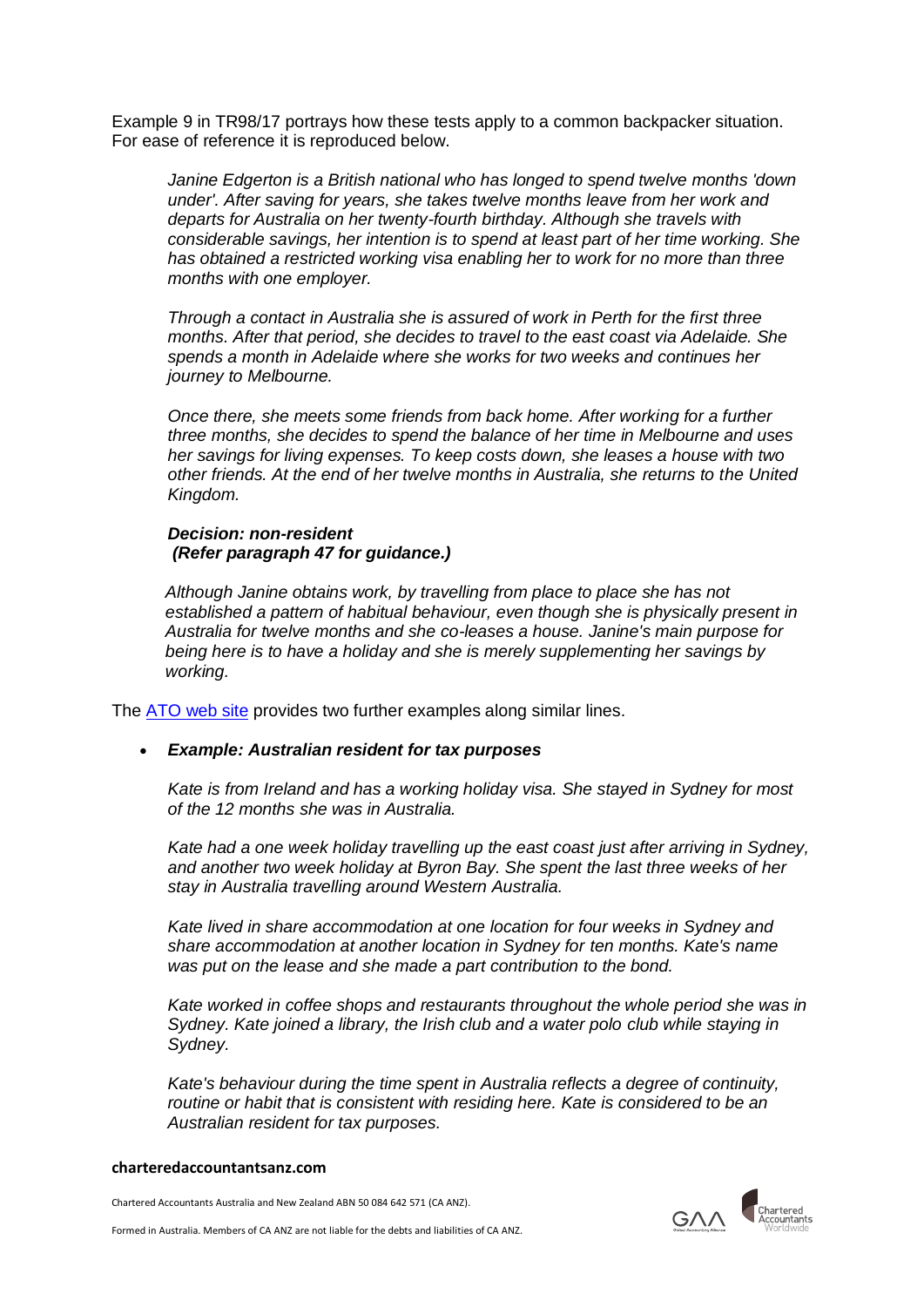## *Example: Foreign resident*

*Lars lives in Munich and is granted a 12 month working holiday visa. He plans to return to Munich, and resume his career as a carpenter, after his 12 month working holiday in Australia.*

*Lars arrives in August 2015 and has five different jobs while he travels around Australia, visiting every capital city during his 12 month stay. He stays in no place for longer than two months.*

*Lars only works for seven of the 12 months he is in Australia as he is primarily here to see as much as he can, picking up carpentry work to supplement his funds as he travels.*

*Lars is not an Australian resident for tax purposes. Although he is in Australia for more than six months in the year ended 30 June 2016, he is considered a foreign resident for tax purposes as his usual home is outside Australia*

In the examples given above, all the backpackers only expect to be in Australia for less than a year, they spend time travelling in Australia and return to their home country. Yet their tax treatment is different. Needless to say, this is very confusing.

## *Domiciled in Australia and no permanent place of abode outside of Australia*

There are three types of domicile – domicile of origin (the domicile of your father), domicile of choice (an act and intention to select a new jurisdiction as your permanent home) and domicile of dependency (normally for those who cannot legally make a choice e.g. children or unsound mind). This limb would usually be irrelevant to backpackers.

## *Present for 183 days in Australia and no permanent place of abode outside of Australia and no intention to take up residence in Australia*

There have been three recent AAT cases<sup>4</sup> regarding backpackers and this limb of the residency test. In all three cases the backpackers were found to be non-residents. In deciding these cases, it was stated that:

"While the Parliamentary intentions are not always relevant to examine it is worth noting that the various qualifications to the 183 day rule were enacted by Parliament "in order that there may be no danger of treating as residents persons who are purely visitors": Explanatory Notes on Amendments contained in the Income Tax Assessment Bill 1930 to amend the Income Tax Assessment Act 1922-29, page 11. Thus, overseas visitors on holidays or working in Australia who are in Australia for more than 183 days would not be residents during their stay under this test, as they would usually have a usual place of abode elsewhere and would not have an intention of taking up residence in Australia."

*Member of certain superannuation schemes*

**charteredaccountantsanz.com**

1

Chartered Accountants Australia and New Zealand ABN 50 084 642 571 (CA ANZ).



<sup>4</sup> [Koustrup and Commissioner of Taxation \[2015\] AATA 126 \(6 March 2015\)](http://www.austlii.edu.au/au/cases/cth/aat/2015/126.html); [Jaczenko and](http://www.austlii.edu.au/au/cases/cth/aat/2015/125.html)  [Commissioner of Taxation \[2015\] AATA 125 \(6 March 2015\)](http://www.austlii.edu.au/au/cases/cth/aat/2015/125.html); [Clemens and Commissioner of Taxation](http://www.austlii.edu.au/au/cases/cth/AATA/2015/124.html)  [\[2015\] AATA 124 \(6 March 2015\)](http://www.austlii.edu.au/au/cases/cth/AATA/2015/124.html)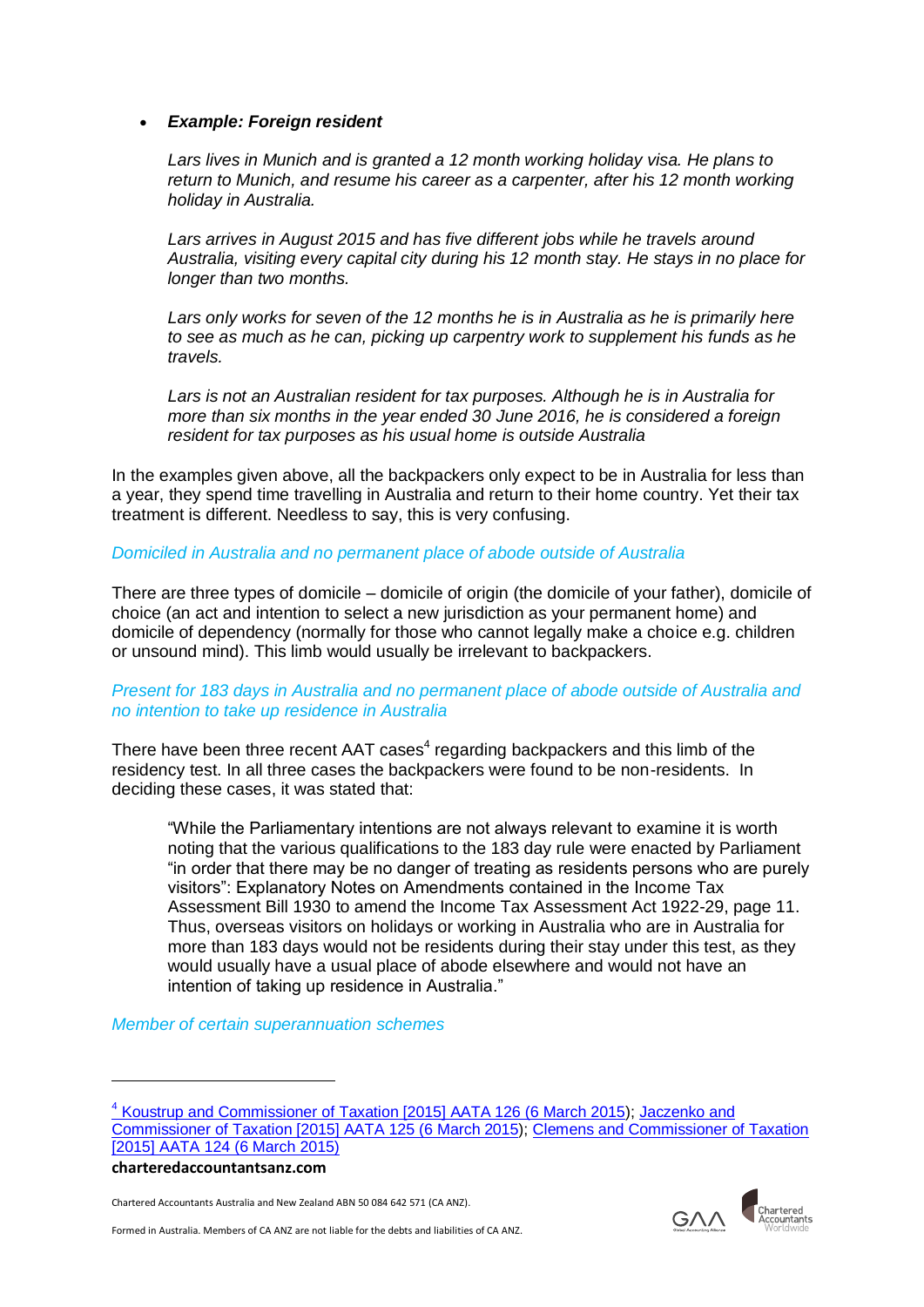This limb is in practice irrelevant to backpackers.

## **Understanding of the residency provisions in the tax law is poor**

Australian tax law is confusing, especially for people who are coming from a country with often a different language, different legal system and different culture.

Unfortunately it appears that certain advisers and\or organisations may have added to this confusion by touting that they can obtain tax refunds for backpackers. Such practices may be extensive given the government estimated in the Budget papers that applying the law in the appropriate manner would generate at least \$540 million over the forward estimates.

## **Alternative methods of taxation**

There are several alternatives available to the Government.

Firstly, it could clarify the residency status of those on working holiday visas by enshrining in legislation that they are non-resident for tax purposes.

Secondly, it could extend the existing [seasonal labour mobility programme.](http://www.border.gov.au/Trav/Visa-1/416-) In some ways this is a half-way house between taxing a person as an Australian resident or as a nonresident of Australia. Under the seasonal labour mobility programme, citizens of particular countries can enter Australia for a period of seven months under a particular 416 visa to work in specified industries with approved employers for a period of 14 days to 6 months. Participants in this visa category have a final withholding tax deducted at 15% from their wages and they do not have to lodge an income tax return. Employers are unable to claim deductions for wages if they do not collect or remit the withholding tax. The registration of employers also ensures that labourers are correctly paid and working in appropriate conditions

There are also enforcement issues. If the Government was to proceed with its announcement, or any other alternative taxation arrangement, then enforcement mechanisms would need to be considered.

## *Greater co-ordination between government agencies required*

At present, people leaving Australia can lodge an income tax return form and state that they are resident and have tax refunded to them. The amount of tax refunded is usually relatively small. For example, [one backpacker web site](https://www.taxback.com.au/) states that you can get back around \$2,600. These amounts are too small for the ATO to chase if they are subsequently found to be have been inappropriately claimed

To lodge a tax return form and obtain tax refunds or tax-related benefits, a person needs a TFN. Currently the TFN does not have any link to a person's residency status for tax purposes. Nor, under the self-assessment system, does the ATO usually check a person's residency status.

Given that visa holders will need to have a tax file number (TFN) to legally obtain work without having tax withheld at the highest marginal tax rate, it would make sense for the tax file number application form to be completed simultaneously (or as part of) the visa application. Then when the visa is approved, the tax file number could be issued, and a notification could be sent to the ATO that this tax file number is associated with a 417 or 462

#### **charteredaccountantsanz.com**

Chartered Accountants Australia and New Zealand ABN 50 084 642 571 (CA ANZ).

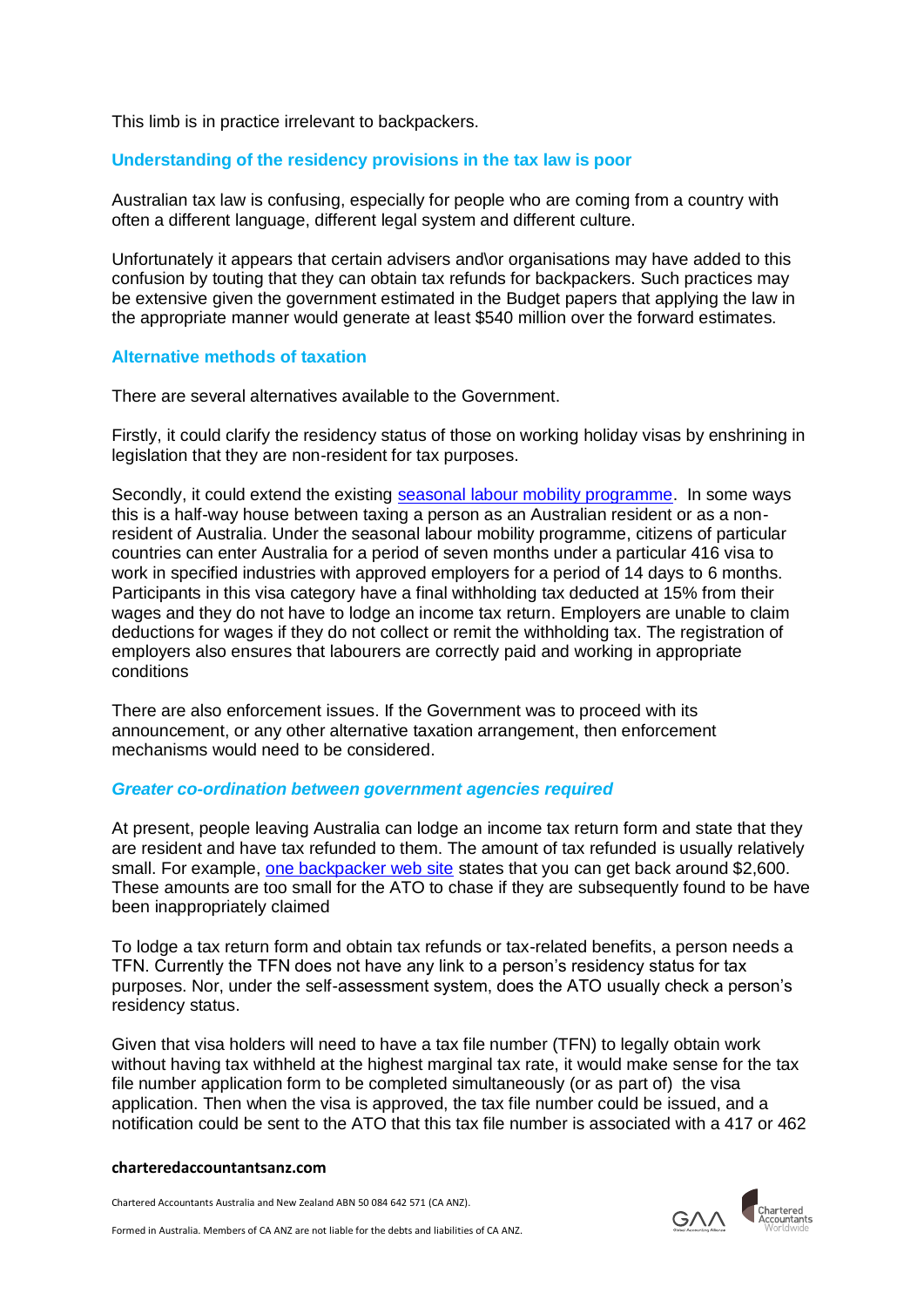visa. Thus, for PAYG withholding purposes and when the income tax return is lodged, the appropriate residency status for tax purposes would be known.

# *Easy circumvention also needs to prevented*

Currently – and despite the best efforts of regulators – it would seem to be possible for foreign persons to enter Australia:

- Without applying for a work visa and then apply for a TFN; or
- With or without a work visa but then apply for an Australian Business Number (ABN) and use it to obtain contracting work; or
- With or without a work visa and work for cash in hand in the black economy.

## Tax file numbers (TFNs)

Information provided to the ATO in a [tax file number application](https://www.ato.gov.au/individuals/tax-file-number/apply-for-a-tfn/foreign-passport-holders,-permanent-migrants-and-temporary-visitors---tfn-application/) by a **non-resident** is already compared to information held by the DBP. To ensure that a TFN that is issued is not available for use by people who do not have a valid work visa, consideration should be given to 'tagging' such TFNs so that when they are used for employment purposes they attract the non-resident tax rate. This could be particularly effective when combined with the implementation of the Single Touch Payroll initiative as the input of the TFN by the employer into the system could result in the ATO system advising what tax needs to be withheld. TFNs that are issued to a person who has a working holiday visa could also be "tagged".

The [TFN application form for Australian](https://smarteform.com.au/ato.sup.doc/tfn/external.sup.doc.html#identityDoc) **residents** requires at least one primary document as proof of identity. A primary document is an Australian passport, Australian full birth certificate, Australian citizenship certificate or an overseas passport. The fact that a person is relying on an overseas passport should trigger an enquiry by the ATO to the DBP as to the entry status of the applicant. Once again the TFN could be appropriately tagged to indicate that the person is a non-resident for Australian tax purposes.

CA ANZ recommends that the ATO consider how the TFN can be 'tagged' that the recipient is either a temporary visa holders or a holder of a foreign passport. Such linking would enable the ATO to trigger additional inquiries when key tax events happen, such as starting a job or lodging an income tax return. It could also enable the ATO, through the proposed single touch payroll system, to inform future employers of the TFN holder of the correct withholding rate.

It is noted that should the individual's tax residency change, then the onus would be on the individual to inform the ATO so that the 'non-resident' tag associated with the TFN could be removed.

## Australian Business Numbers

An ABN gives the holder a number of rights and obligations under the Australian tax system. Importantly, an ABN can (in practice) be used to represent to an employer (payer) that the worker is self-employed and not subject to PAYG withholding.

There have also been reports indicating that the ABN registration system has been exploited by some visitors, and\or some labour hire organisations (i.e. "no ABN, no work" scenarios).

A simple solution to the problem would be to make 417 and 462 visa holders ineligible for an ABN using data sharing between the DBP and the Australian Business Register.

#### **charteredaccountantsanz.com**

Chartered Accountants Australia and New Zealand ABN 50 084 642 571 (CA ANZ).

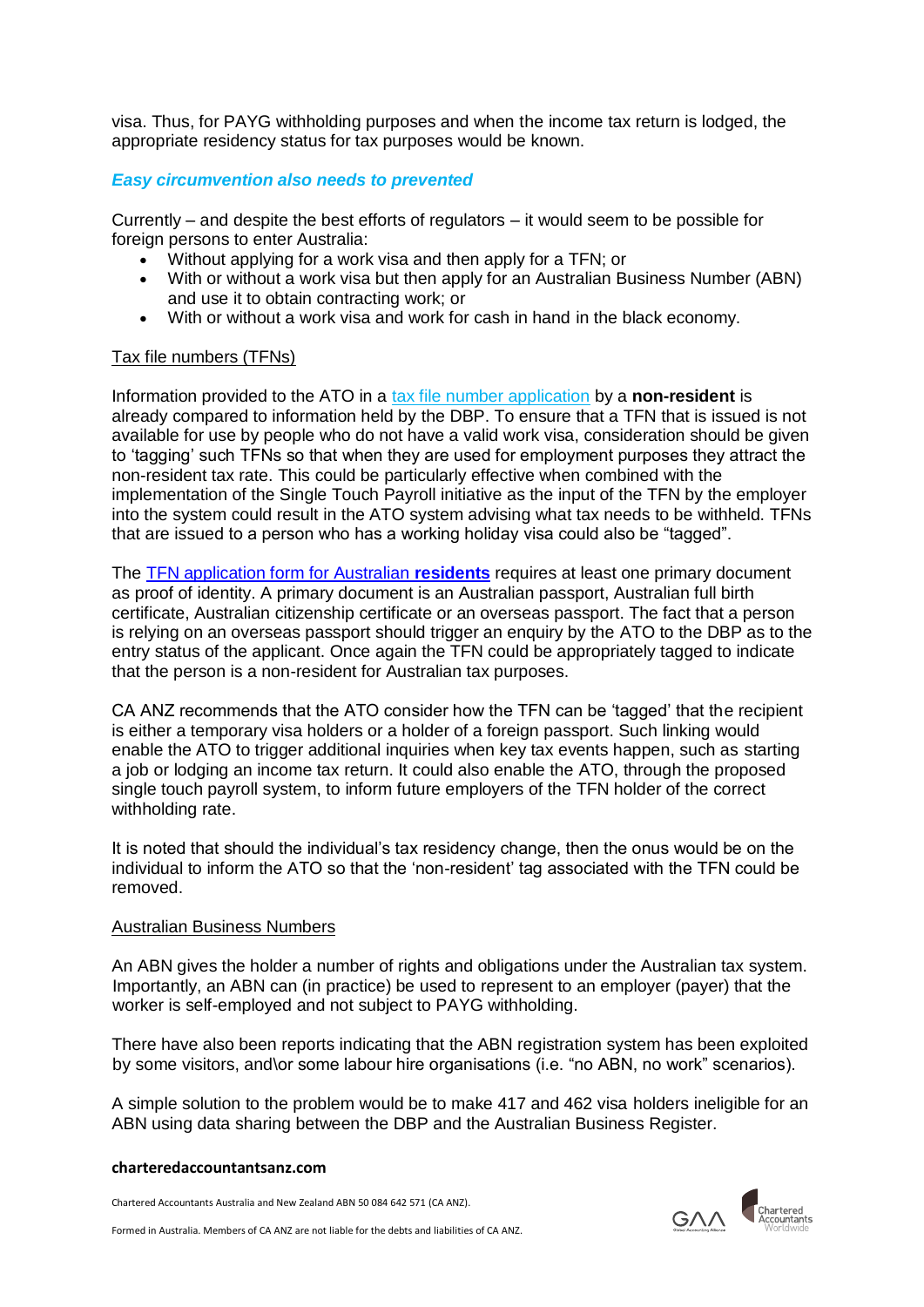Labour hire organisations would remain eligible for an ABN, but would be subject to strict licencing regulations requiring that they treat their workers as employees such that the payments which the workers receive would be dealt with under the PAYG withholding regime.

## Working in the black economy

This is always a difficult area to police regardless of the residency status of the individual worker.

It is unlikely that any enforcement activity in this space will collect tax from backpackers, as they would have moved on, either in Australia or overseas. Targeting those who employ people in the black economy is normally more effective from an ATO standpoint.

The Tax Administration Act 1953 already provides that failure to withhold tax from an employee payment is a strict liability offence. If the Commissioner chooses not to prosecute, an administrative penalty may be imposed equal to the amount that should have been withheld or paid.

Consideration should be given to increasing the penalties applicable to employers or labour hire companies who knowingly engage in the illegal cash economy. This accords with the harsher penalties applicable under the seasonal labour mobility programme. Employers are not allowed a deduction for salary and wages that have not had the appropriate amount of PAYG withholding tax deducted and remitted.

The United Kingdom has recently released a consultation paper entitled ["Tackling the hidden](https://www.gov.uk/government/consultations/tackling-the-hidden-economy-conditionality)  [economy: conditionality"](https://www.gov.uk/government/consultations/tackling-the-hidden-economy-conditionality). This paper proposes that licences for business operations or access to business services would become conditional upon the business being registered for tax. It is postulated that "introducing tax registration as a condition of access to some essential business services or licences would help to normalise tax registration and make it more difficult for businesses to continue trading in the hidden economy." It is aimed at ensuring that the social contract between all members of society in maintained.

In this context, particularly if it considered that utilising the existing seasonal labour mobility programme is appropriate, the tagged TFNs identifying the holder as a non-resident and the registration of an employer under the seasonal labour mobility (SLM) programme could result in the following scenarios:

- Non-resident TFN holder applies for job with **non-registered** SLM employer tax is deducted at 32.5%
- Non-resident TFN holder applies for a job with a **registered** SLM employer tax is deducted at say 15%.

If an audit finds that the registered SLM employer or labour hire company has engaged workers in the illegal cash economy or outside the parameters of the new model, the employer or labour high company could be banned from participating in future SLM arrangements for a specified period and closely monitored through the joint efforts of the ATO, the Fair Work Commission and ABP.

To dissuade backpackers from participating in illegal arrangements, greater emphasis should be made of the fact that any injuries would not be covered by the employer's insurance and usually such arrangements result in the payment of under the award wages and the non-payment of superannuation.

#### **charteredaccountantsanz.com**



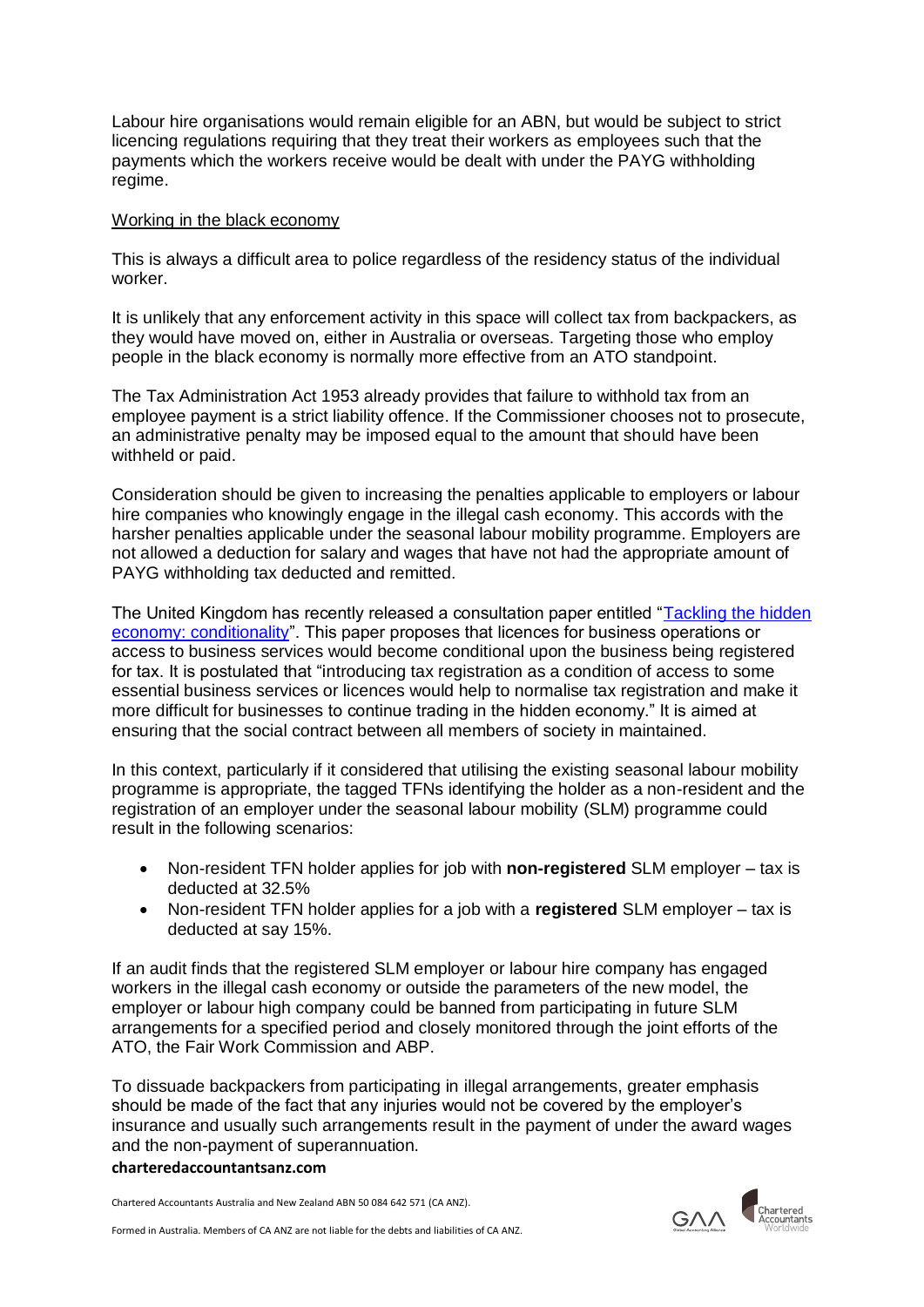## **International comparison**

Below is a brief summary of how various countries tax people who have a working holiday. Our review of indicates that countries which are encouraging working holiday arrangements include Canada, New Zealand and Japan. The main distinguishing feature is the tax rate that is applied.

Technically Australia should be applying the 32.5% non-resident tax rate, but in reality there is a practice of treating backpackers as if they were residents and imposing a nil tax rate on the basis that earnings are below the tax-free threshold applicable to resident taxpayers.

In contrast:

- New Zealand imposes a 10.5% tax rate for the first \$14,000 earned plus a 1.39% ACC levy (comprehensive no-fault personal injury cover); and
- Canada imposes a variety of rates, depending upon the province in which the worker provides services. We have selected Ontario for ease of reference and that province applies a 20.05% rate plus super at 4.95%. .

**Appendix B** contains a schedule of the various tax rates.

#### **charteredaccountantsanz.com**

Chartered Accountants Australia and New Zealand ABN 50 084 642 571 (CA ANZ).

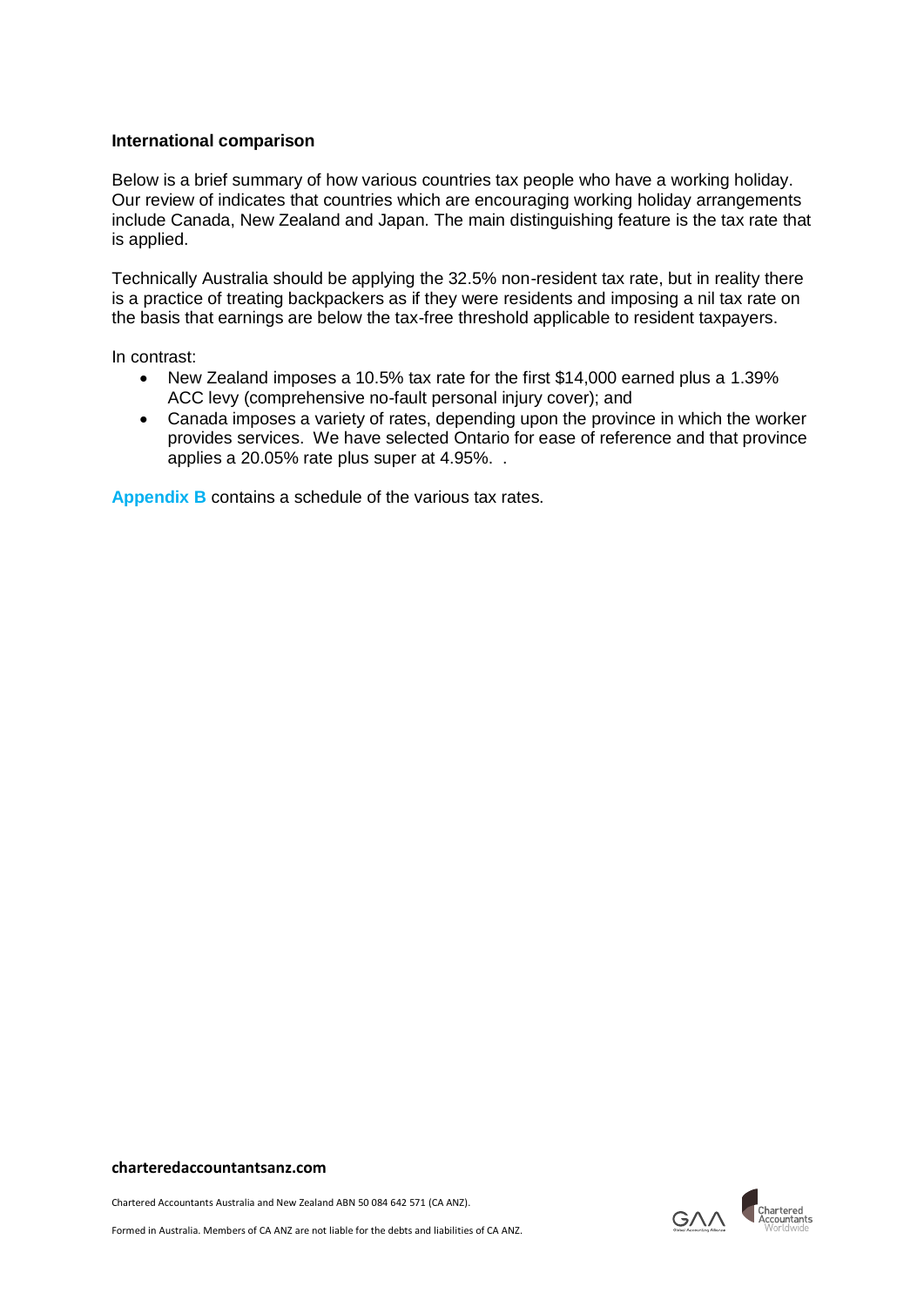# **Appendix A -Temporary resident**

Section 995-1 ITAA 1997 defines temporary resident. It states that: "you are temporary resident if"

- (a) you hold a temporary visa granted under the Migration Act 1958; and
- (b) you are not an Australian resident within the meaning of the Social Security Act 1991; and
- (c) your spouse is not an Australian resident with the meaning of the Social Security Act 1991.

However, you are not a temporary resident if you have been an Australian resident (within the meaning of this Act), and any of the paragraphs (a), (b) or (c) are not satisfied, at any time after the commencement of this definition [which is 1 July 2006]"

The Migration Act provides that a temporary visa is a visa to travel to and remain in Australia:

- during a specified period
- until a specified event happens or
- while the holder has a specified status.

Broadly an Australian resident for the purposes of the Social Security Act is a person who resides in Australia and is an Australian citizen, the holder of a permanent visa or a protected special category visa holder.

The [ATO web site](https://www.ato.gov.au/individuals/international-tax-for-individuals/in-detail/foreign-income-of-australian-residents/foreign-income-exemption-for-temporary-residents---introduction/) states that:

- If you are an Australian resident for tax purposes and meet the requirements to be a temporary resident, the temporary resident rules mean:
	- $\circ$  Most of your foreign income is not taxed in Australia except income earned from employment performed overseas for short periods while you are a temporary resident. This income is subject to income tax and would still be declared in your return for the year in which you earned it. Where you paid tax in a foreign country, you may be entitled to claim a foreign income tax offset when you lodge your tax return.
	- $\circ$  If a capital gains tax event occurs on or after 12 December 2006, a temporary resident is not liable to capital gains tax (nor is treated as having made a capital loss) unless the asset is 'taxable Australian property'.
	- o If a capital gains tax event (such as the sale of an asset) occurred between 1 July 2006 and 12 December 2006, a temporary resident was not liable for capital gains tax (nor was the temporary resident treated as having made a capital loss) unless the asset had a 'necessary connection with Australia'. Special rules apply to capital gains on shares and rights acquired under employee share schemes
	- o Interest you pay to foreign residents (for example, foreign lenders) is not subject to withholding tax.
	- o Controlled foreign company record keeping obligations are partly removed
- If you are not an Australian resident for tax purposes and you qualify as a temporary resident you will generally not be affected by these rules - unless you acquired shares or rights under an employee share scheme

#### **charteredaccountantsanz.com**